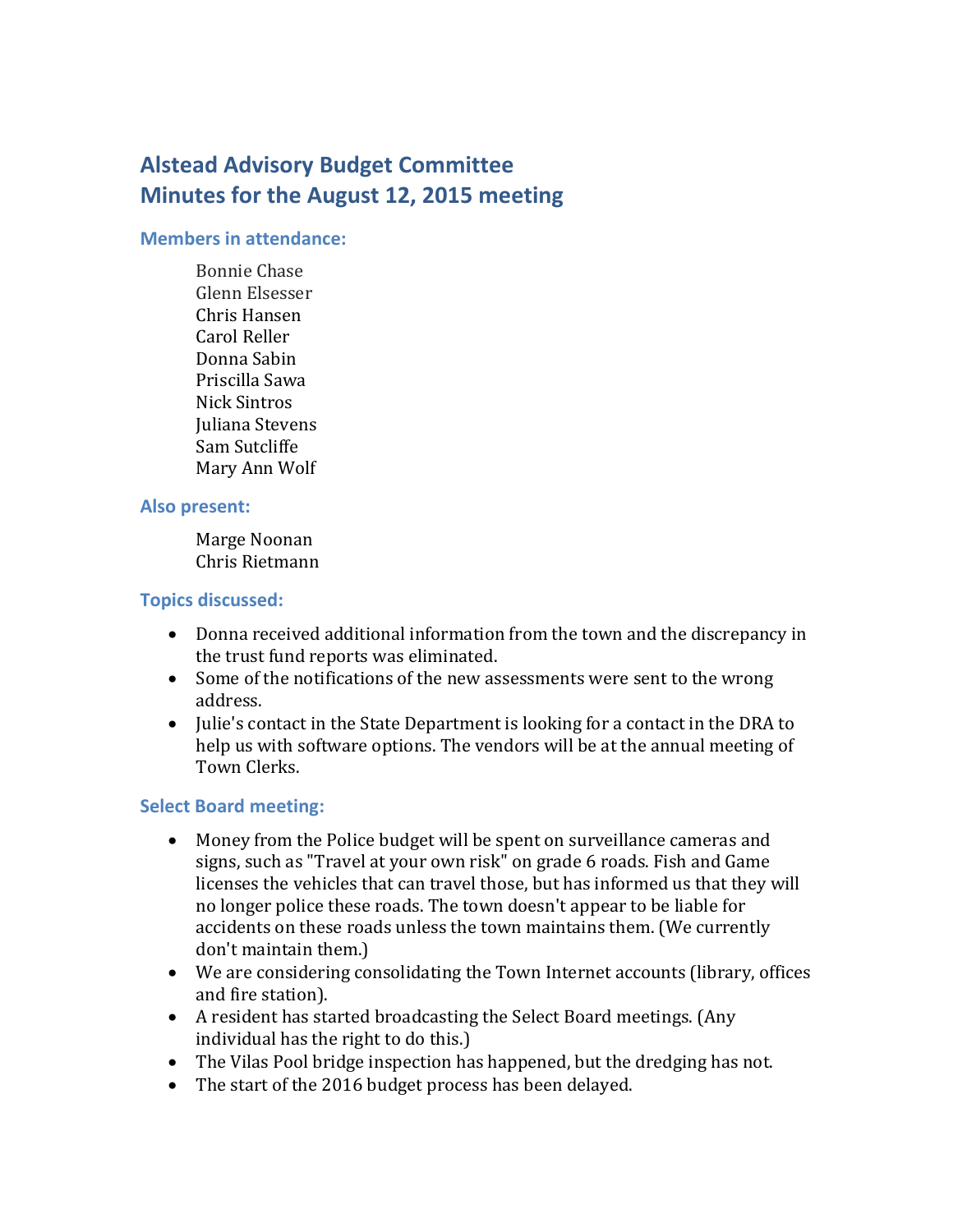## **DPW subcommittee:**

- The committee hasn't met yet.
- Glenn has found out that two-thirds of the bus routes are on state roads. This might mean that we could economize on early-morning snow plowing.
- The compactor is still not functioning properly, but there has been no progress on repairs.

## **EMSG subcommittee:**

- The committee is looking into what structural changes will need to be made to the Village Station to accommodate a new engine.
- Carol is networking with firemen in this town and surrounding towns and also researching various options for replacing our aging equipment.

### **HR subcommittee:**

 The committee is still working on benchmarking wages and benefit packages with other towns.

### **General Government subcommittee:**

• The committee hasn't met yet.

### **Quarterly Report subcommittee:**

- New assessments are down by 8%. This means that the tax rate will have to rise in order to maintain the current tax revenue. Other factors that impact the tax rate are unknown at this point, such as county and school budgets, other revenue, state grants, and so forth.
- We recommended that the Third Quarter report focus on explaining the implications of the assessments, while postponing any predictions about the tax rate until the final quarter.

## **Financial Planning/Tools subcommittees:**

- Glenn has a draft of the Capital Improvement plan.
- Priscilla has a draft of the Historical Trends report.

#### **Motions:**

- The meeting minutes of July 22 were approved (yes/10, no/0, abstentions/0).
- We agreed to meet weekly starting on September 2 (yes/9, no/0, abstentions/1).

## **Action items:**

• The QR subcommittee will present a draft of the Q3 report at the next meeting.